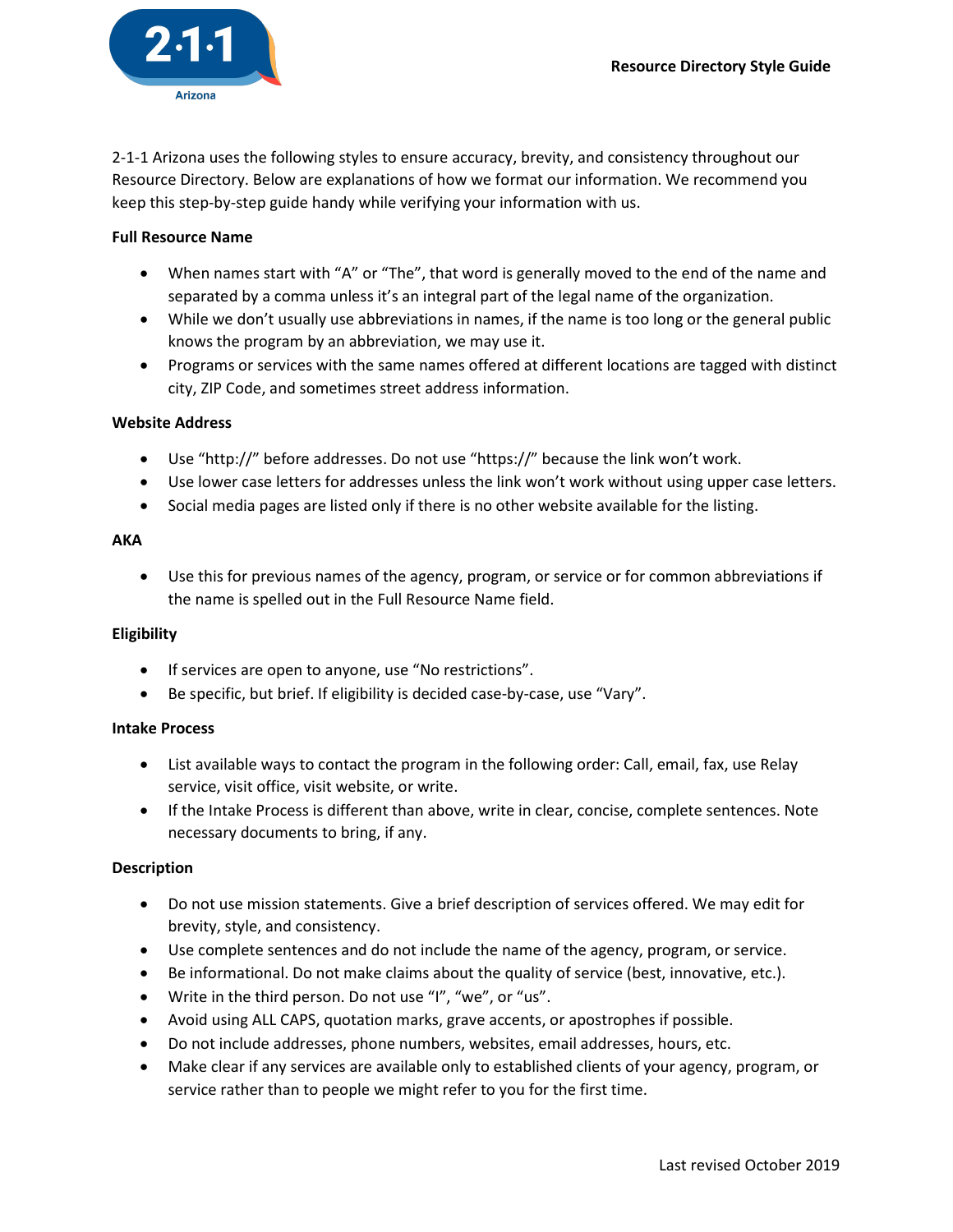

## **Hours**

- List the days followed by the hours your service is available.
- Use 3-letter abbreviations for days of the week.
- Do not use ":00" for the top of the hour.
- Use Noon and Midnight in place of 12pm and 12am respectively.
- Use "24-hours" for services that are always available.
- If clients must make appointments, use "By appointment".
- If there are no set hours, use "Vary".

# Program Fees

- If services are free, enter "None".
- If there are charges for services, be as specific as possible.
- Note if services are available on a sliding scale.

#### Languages

- List languages that your staff speak in alphabetical order.
- Note if you have a language interpreter service available.

#### Wishlist

- Describe donations accepted on a general basis.
- Note if pick-up is available.

## Volunteer Opportunities

- Write in full sentences and describe specific opportunities available on an ongoing basis or for regularly recurring special events.
- Do not list opportunities for one-time special events.
- Note any qualifications (age, certifications, etc.) volunteers will need.
- Note if you accept court-ordered community service.

## Addresses

- All listings must have a physical address. The physical address will be marked as the primary address by default.
- List the street address without suite/unit/apartment numbers in the Street Address field.
- List suite/unit/apartment numbers in the Additional Address Information field.
- Listings do not have to have a mailing address. If you don't accept mail, leave this blank.
- If the mailing address is a PO Box, list that in the Street Address field.
- Please note we use ZIP+4 where available for all addresses. We will look this up for you if you don't have that information.